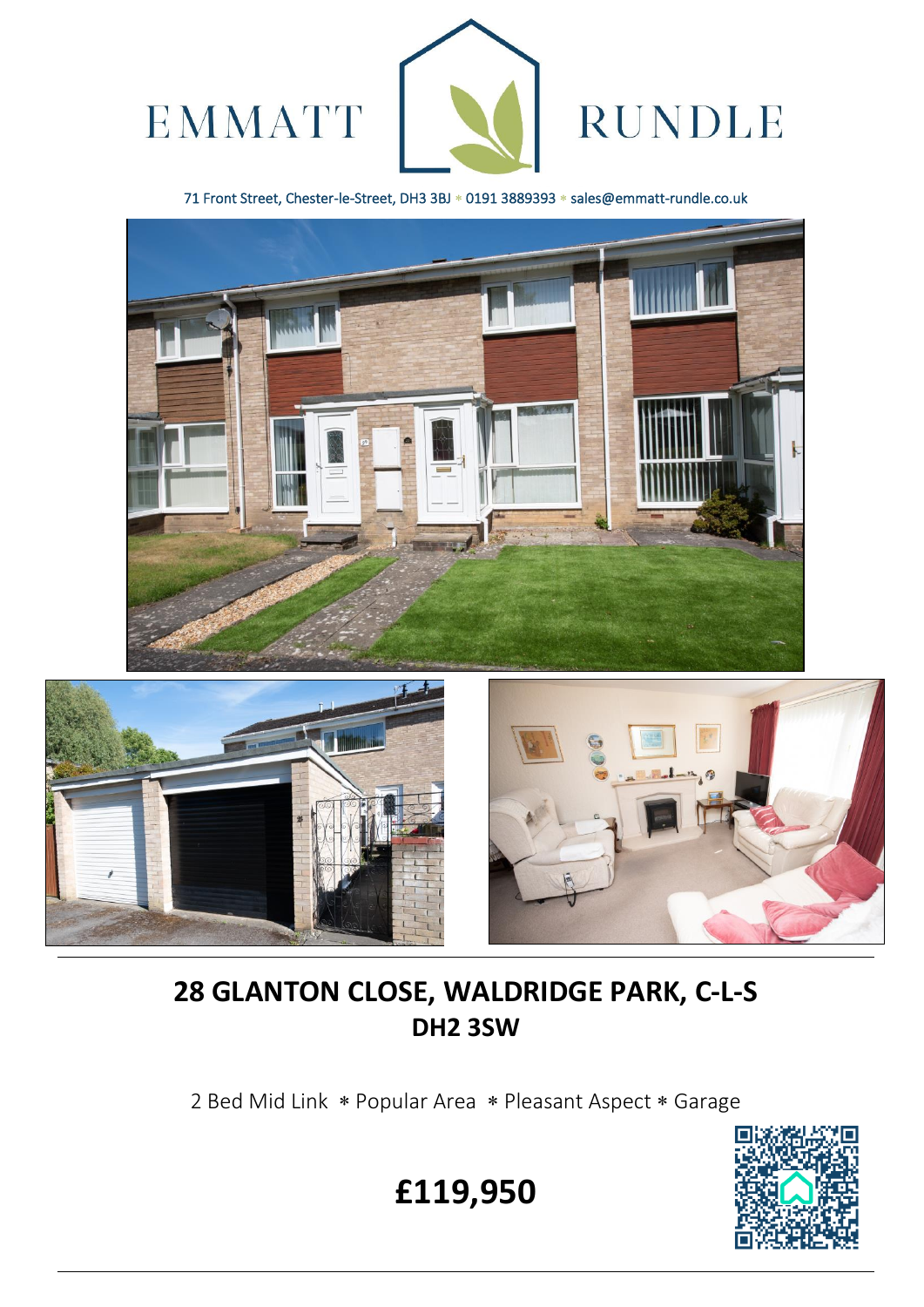# **DESCRIPTION**

A two bedroom mid link house in a sought after cul-de-sac on the periphery of this popular development. The property has been competitively priced to reflect the need for some updating and is ideal for a buyer looking to bring it up to their own specification. The property benefits from gas central heating via combi boiler, UPVC double glazing and a large garage and driveway to rear.

**TENURE** Freehold

## **DIRECTIONS**

From the south end of Front Street take the fourth exit at the roundabout, turn left at the next roundabout onto West Lane, continue over the two mini roundabouts onto Waldridge Road, turn right at the next roundabout then take the first right onto Glanton Close.

### **GROUND FLOOR**

**ENTRANCE PORCH** UPVC door



**LOUNGE THROUGH DINING ROOM** 19'9" (6m) x 11'5" (3.5m) Feature fireplace & fire, open plan staircase, understair cupboard, vertical blind, radiator



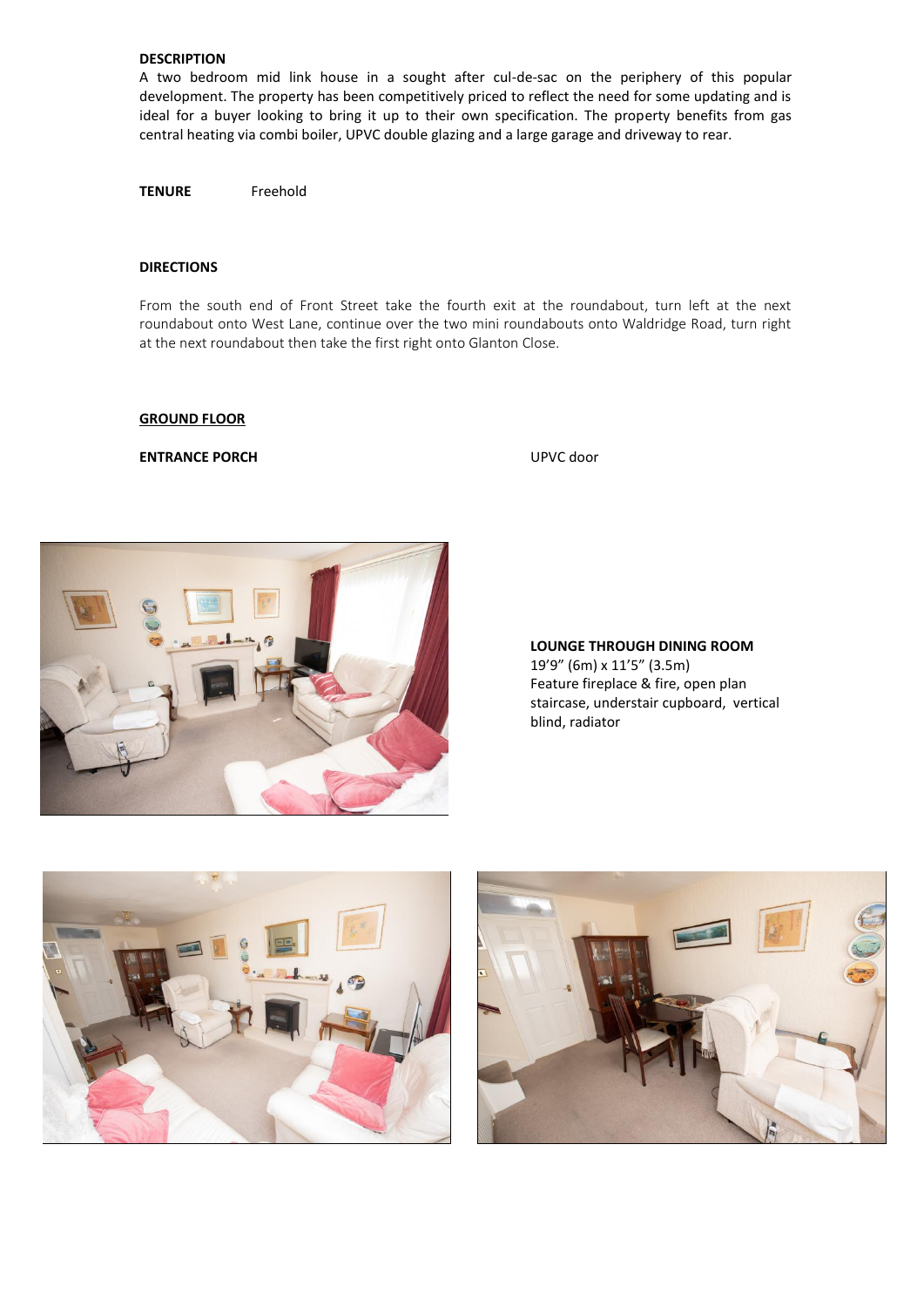

11'5" (3.5m) x 11'3" (3.4m) to wardrobes

Fitted wardrobes, vertical blind,

### **FIRST FLOOR**

**BEDROOM 1**

# **KITCHEN**

11'5" (3.5m) x 7'7" (2.3m) Range of wall and base units in oak finish with co-ordinating worksurfaces, stainless steel sink unit, mixer tap, gas hob and electric oven, integrated cooker hood, tiled splashbacks and ceramic tiled floor, plumbed for washer, vertical blind





**BEDROOM 2** 11'5" (3.5m) x 9'4" (2.8m) Vertical blind, radiator

# **BATHROOM**

Suite in white, WC & hand basin, large shower cubicle, combi shower, chrome towel rail, ceramic tiled walls & flooring, extractor